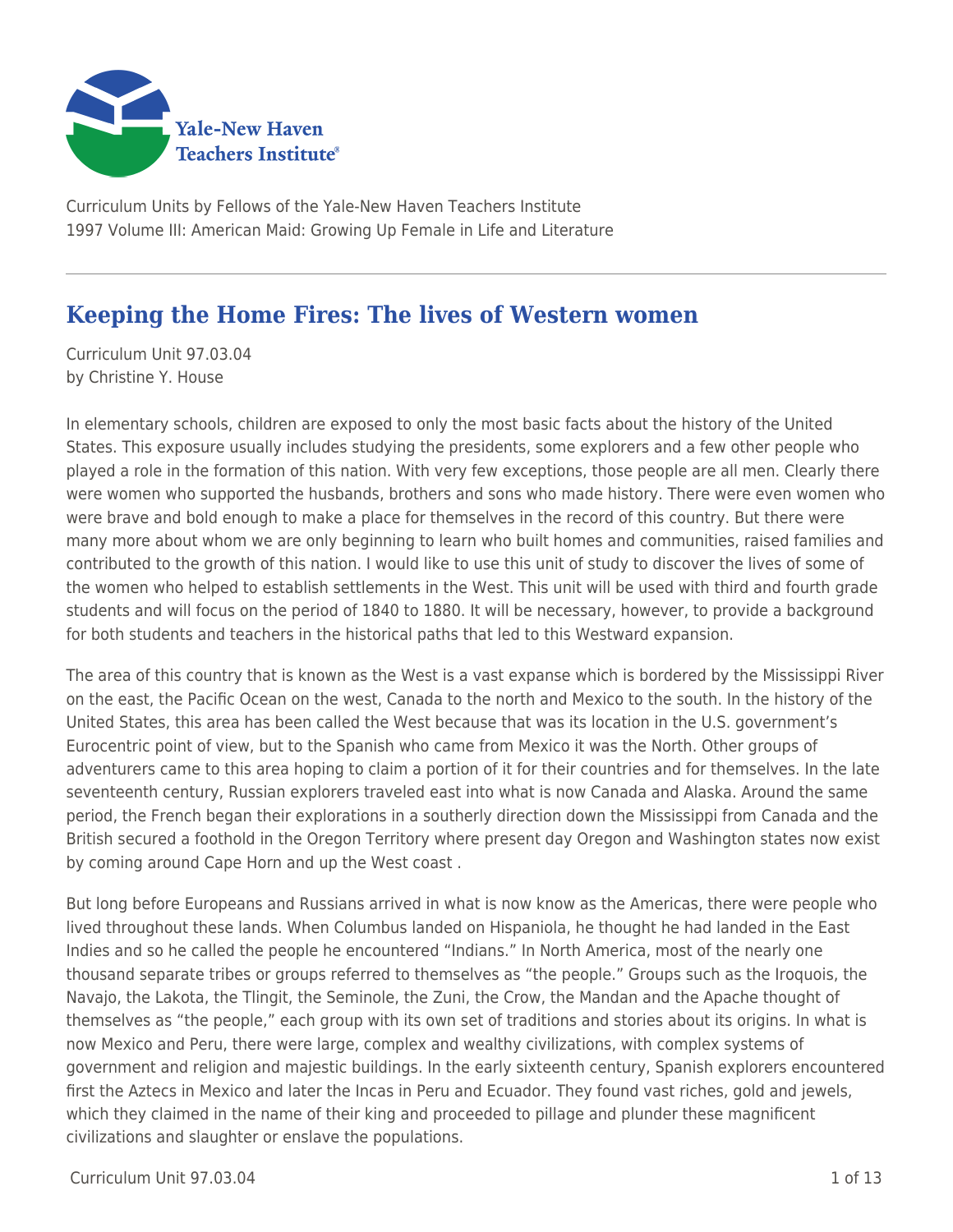In 1540, Francisco Vasquez de Coronado brought an expedition into what is present day New Mexico and Arizona. He was searching for the fabled Seven Cities of Cibola on behalf of the King of Spain. They were said to be repositories of gold and other riches. With him he brought Spanish soldiers and priests, Indian slaves, horses, guns, lances and at least three Spanish women. Following the Rio Grande northward, they came upon the the pueblo villages. At the Zuni pueblo, the Spaniards demanded food and other supplies. They also saw the opportunity to convert the Indians to Catholicism.

While Coronado did not find gold or other vast riches, he did encounter groups of people whose lives enriched those of the conquistadors beyond their imaginations. The people they encountered had a society which was quite different from that of the traditional European. While women performed the tasks of gathering and preparing food and tending the children, they were also quite literally responsible for the home. Not only did women build, repair and maintain their homes, the houses belonged to the women. When women married, their husbands came to live with the wife's family and eventually in her own home. Pueblo men assumed the major responsibility for hunting and growing crops such as corn, beans and squash. Women prepared and preserved the game and agricultural products and supplemented the food stores by gathering and preserving pinion nuts, berries and other wild plants. It was the men who grew cotton which they then spun and wove into cloth. It was noted in the diaries and journals of the Spanish settlers that Pueblo women were quite adept at decorating the woven cloth with intricate embroidery or painted designs and then creating articles of clothing or blankets.

The relationship between the Spanish and the Pueblo peoples did not seem to be especially hostile, even though the Indians were enlisted into servitude. The invaders needed the skills that these people possessed in order to survive in this uncompromising land. They found the women particularly attractive and unencumbered by the social mores of the Catholic Church. To the dismay of the priests and their superiors, many of the natives practiced polygamy or did not recognize virginity or fidelity as virtues. Consequently, there was a great deal of intermingling between the Indians and the Spanish resulting in a wide variety of mixed blood offspring, which included Mexican, African (who had been enslaved by the Spanish and brought to the New World) as well as the Spanish and the Indians.

As the years progressed, the Spanish continued their exploration of the Southwest including one which ventured into the Great Plains where they were astounded by the length of the grass, but did not find the legendary wealth and riches. However, there was no permanent Spanish settlement in this area until 1598, nine years before the English settlement at Jamestown in Virginia. Spain wanted to establish a foothold in the territory north of Mexico before other European nations claimed the land. They also saw the opportunity to convert the Indians they encountered to Christianity, which they did by force if necessary. Mission churches were built at every pueblo, most often by the Indians. However, the Indians were often able to hold on to parts of their own religions. The Spanish missionaries brought with them sheep and cattle as well as wheat, apples, plums and oranges. The conquistadors had brought horses years before which had been given or traded to the Indians.

There were other Indians in the area who were nomadic. They were the Navajo and the Apache and they had a long history of friendly trading relations with the Pueblo tribes. The Navajo and Apaches brought buffalo meat and hides to the Pueblos in exchange for dried beans and cotton blankets. These nomads were not especially interested in becoming servants to the Spanish nor in joining their church, but they were anxious to acquire the horses which would make their hunting forays more productive. Prior to acquiring the horse, the buffalo hunters hunted so on foot. Horses allowed the hunters to travel great distances to where the buffalo were in relatively short periods of time and gave the hunters a greater advantage than they had ever had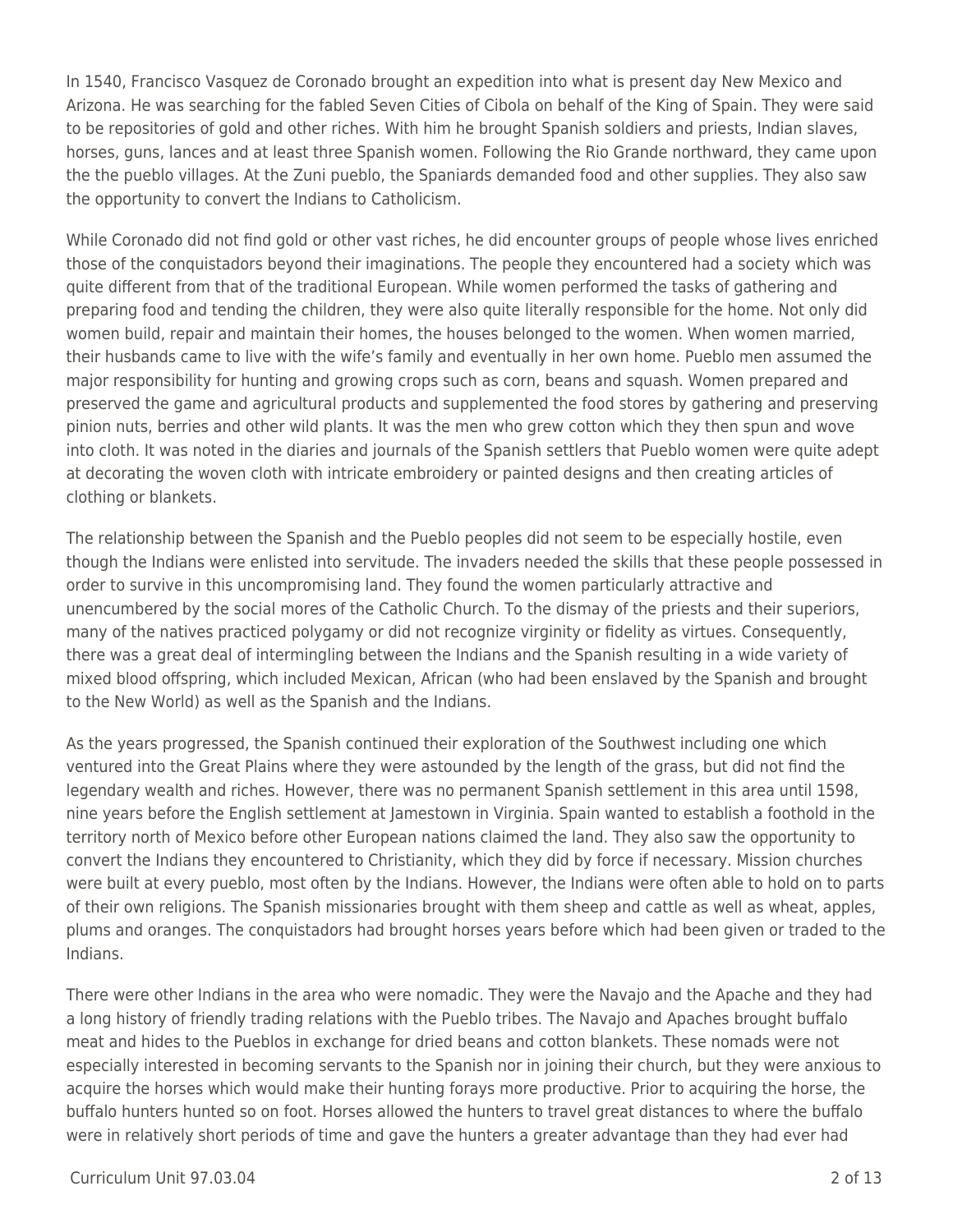before. The women of these tribes traveled along with their husbands and fathers and families to provide the support needed during the hunting trips. When game was found and slaughtered, the band of Indians would make camp and prepare the meat for eating and storage, tan the hides for robes and tipis. These folks also intermingled with the Spanish, although initially not to the same degree as the Pueblo Indians, primarily because their nomadic life.

The Spanish continued their occupation of what is now New Mexico, for more than eighty years until their oppression of the Pueblo peoples caused the Indians to rise up in revolt in 1680. The Indians successfully drove the Spaniards out of what is now the Santa Fe area to the settlement at El Paso. The natives could have kept them out had they been more vigilant, but the Spaniards came back after a while to resume their mission of baptizing the Indians in order to save their souls. Along with their religion, they brought diseases such as small pox, cholera, tuberculosis and measles to which the Indians had no immunity. These illnesses wiped out thousands of native peoples and their traditional medicines and cures had no effect. Even their religions did not protect them from the new illnesses. The Spanish were able to secure their foothold in the Southwest and establish a territory which extended from what is present day Texas to California. Their influence was firmly entrenched.

Far to the North, eighteenth century French explorers sailed out of Canada down the Mississippi River claiming all the territory to its west up to the Rocky Mountains, naming it Louisiana in honor of France's King Louis XIV. British trappers continued to seek new sources for pelts, especially the highly prized beaver which were used to make hats that were in such great demand among the fashionable in Europe. The trappers moved south from Hudson Bay to explore new sources of their trade. They moved west as did the French adventurers, into the Rocky Mountains seeking a new life and fortune. Those people traveled alone, without the companionship or partnership of women, but as they became acquainted with the Indians who inhabited these areas, they found companionship in the company of Indian women. Marriages were established and families were begun.

In 1803, President Thomas Jefferson negotiated the purchase of the Louisiana Territory from France for the sum of fifteen million dollars. Jefferson was anxious to find a water route to the Pacific Ocean. In the fall of the following year he sent Meriwether Lewis and William Clark to lead an expedition which included a Black slave named York, to find a fabled Northwest Passage. They traveled up the Missouri River to the territory of the Mandan Indians where the explorers spent the winter. The Mandan people supplied them with corn, helped them hunt buffalo and told them what to expect. They hired a French fur trader and one of his Indian wives, a sixteen-year-old Shoshone named Sacajawea who had been kidnapped as a small girl. With them was their infant son, Jean Baptiste. Sacajawea and her husband were to serve as guides and translators for the party. It took the party four months to cross what is now Montana. They met no other people but discovered an astonishing number of animals in great abundance. The expedition was mapped and detailed by William Clark and his journal was later published.

The exploration party expected to find the Northwest Passage just beyond the head waters of the Missouri River. Instead, they came upon the Rocky Mountains which were far broader and higher than they had expected. The party needed horses instead of boats to cross the mountains. In what is now Idaho, they came upon a band of Shoshones who had large herds of horses. The Indians had never seen white men before and were suspicious of the expedition. Sacajawea recognized the chief of the Shoshones as her brother whom she had not seen since she had been kidnapped. With this fateful stroke of luck, the Lewis and Clark Expedition had all the horses they needed. They continued on their trek through the mountains by mid-September, but encountered snow and cold unlike anything they had expected. They were unprepared and probably would have perished had it not been for the Nez Perce Indians who gave them food and reassurance that they could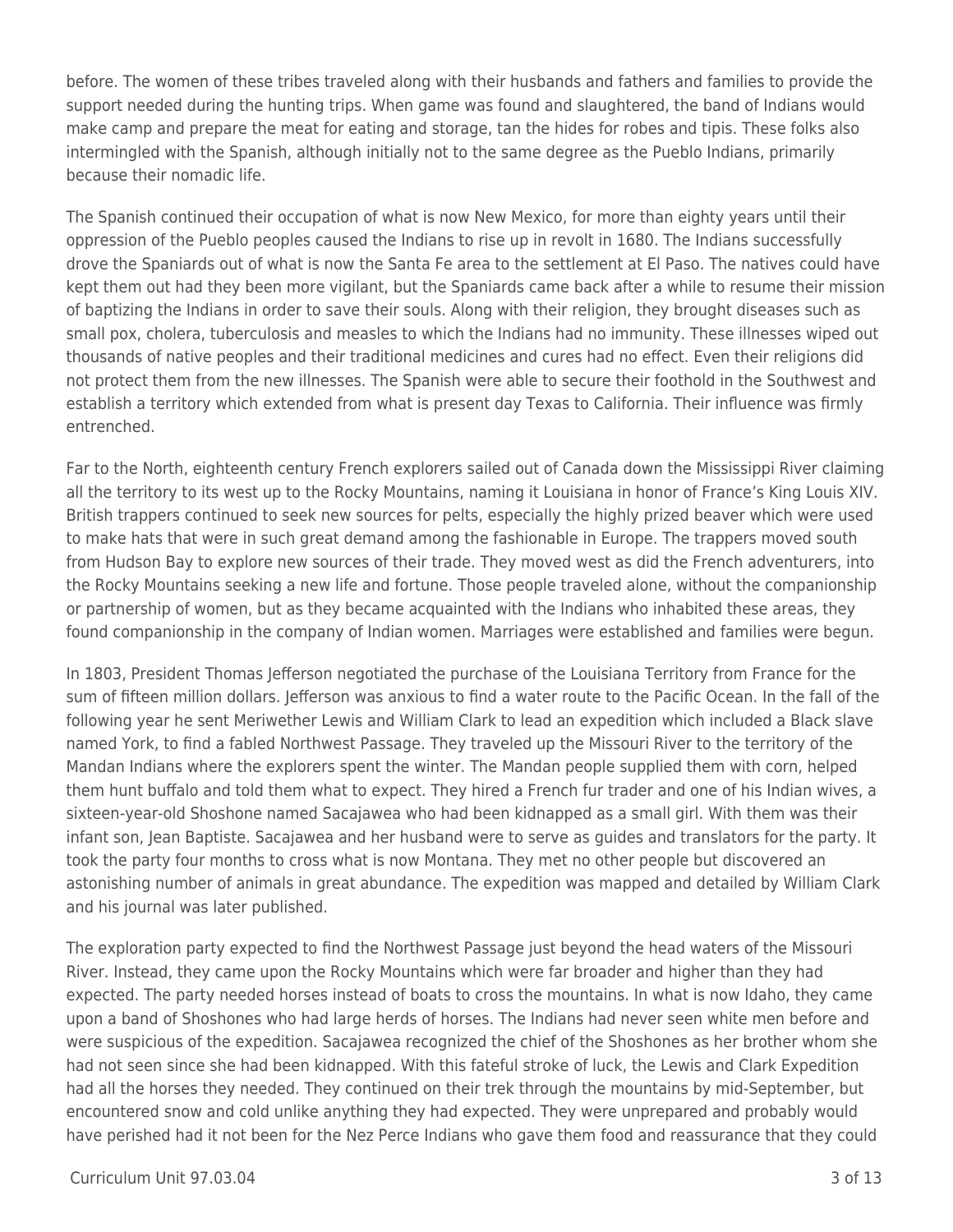now reach the Pacific Ocean by water. They traveled down the Clearwater River to the Snake River and finally to the Columbia River where they met Indians who knew a few words of English. They also saw Indians wearing blue jackets and caps which had obviously been obtained from sailors who had come by ship around Cape Horn and up the west coast of the Northern Hemisphere. It was clear that the Pacific Ocean was near at hand.

Lewis and Clark's journey had been successful, although they had not found the fabled Northwest (water) Passage. They returned to Washington with their findings which were subsequently published. The abundance of game first brought Eastern hunters and trappers to the mountains. John Jacob Astor's Hudson Bay Company set up a facility to purchase and ship furs which were brought in by trappers. As with the French and the British, many of these trappers made friends with the Indians of the area and many took Indian wives.

Word of the abundance of the Oregon Territory spread and restless Easterners began to make the long and arduous journey to this new land. Most of the people who made the trip to Oregon joined other travelers in Independence or Liberty, Missouri. Unlike travelers of the past, these groups were made up of husbands, wives and children. The families who decided to make the journey West did so for a variety of reasons. Most sought free land or new business opportunities. One of the earliest of these families was the missionary couple Dr. Marcus Whitman and his wife Narcissa. They left Missouri in the spring of 1836. Narcissa kept a diary in which she detailed the journey. Word of these successful, though rugged, migrations filtered back to the restless folk of the East, encouraging more families to migrate.

The journeys West were not a way to escape poverty. Preparing for these trips was a relatively costly proposition. Families would need money enough for a wagon to carry possessions and provisions which would last for most of the journey, bedding, clothing and money for new supplies and emergencies . There were forts along the way where some things could be purchased, but for the most part, travelers had to carry their own resources. It was a very difficult trip but to those in search of free land or abundant hunting grounds or just plain adventure, it all seemed worthwhile.

Some people made the trip west for religious freedom. The Mormons, a religious sect founded by Joseph Smith in New York in 1830, were persecuted for their beliefs and forced to move. First they moved to Ohio then to Illinois and Missouri. They established a headquarters in Nauvoo, Illinois in the 1840's but were driven from there as well. In April of 1847, they began a trek to Council Bluffs, Iowa across present-day Nebraska and Wyoming, across the Rocky Mountains into what is now known as Utah. They settled beside the Great Salt Lake and finally were able to establish a permanent home. Over the years, about seventy thousand Mormons traveled west. In many ways they were like other emigrants. They shared the same trail experiences and followed the same routines. Their food, wagons, animals, sicknesses, triumphs and tragedies were typical. But in other ways, Mormons differed greatly from other pioneers. In addition to their quest for religious freedom, they moved west as "villages on wheels," working together to provide for the entire wagon train. They made trail improvements along they way to ease the journey for future travelers.

In 1807, Zebulon Pike was exploring the southwestern portion of the Louisiana Purchase for the U.S. Government. His party ventured into Mexican Territory, was captured and taken to Santa Fe. Relations between the United States and Mexico were not friendly. Mexico feared American expansion into their territory. The capture and imprisonment of Pike's party was meant to discourage any further ventures into the Spanish colony of Mexico. During his incarceration, Pike was able to observe the conditions in the village of tan adobe buildings surrounding a large dirt plaza which was shaded by a few cottonwood trees. There were few stores and in general, the town looked quite poor. A few government officials rode horses, but most of the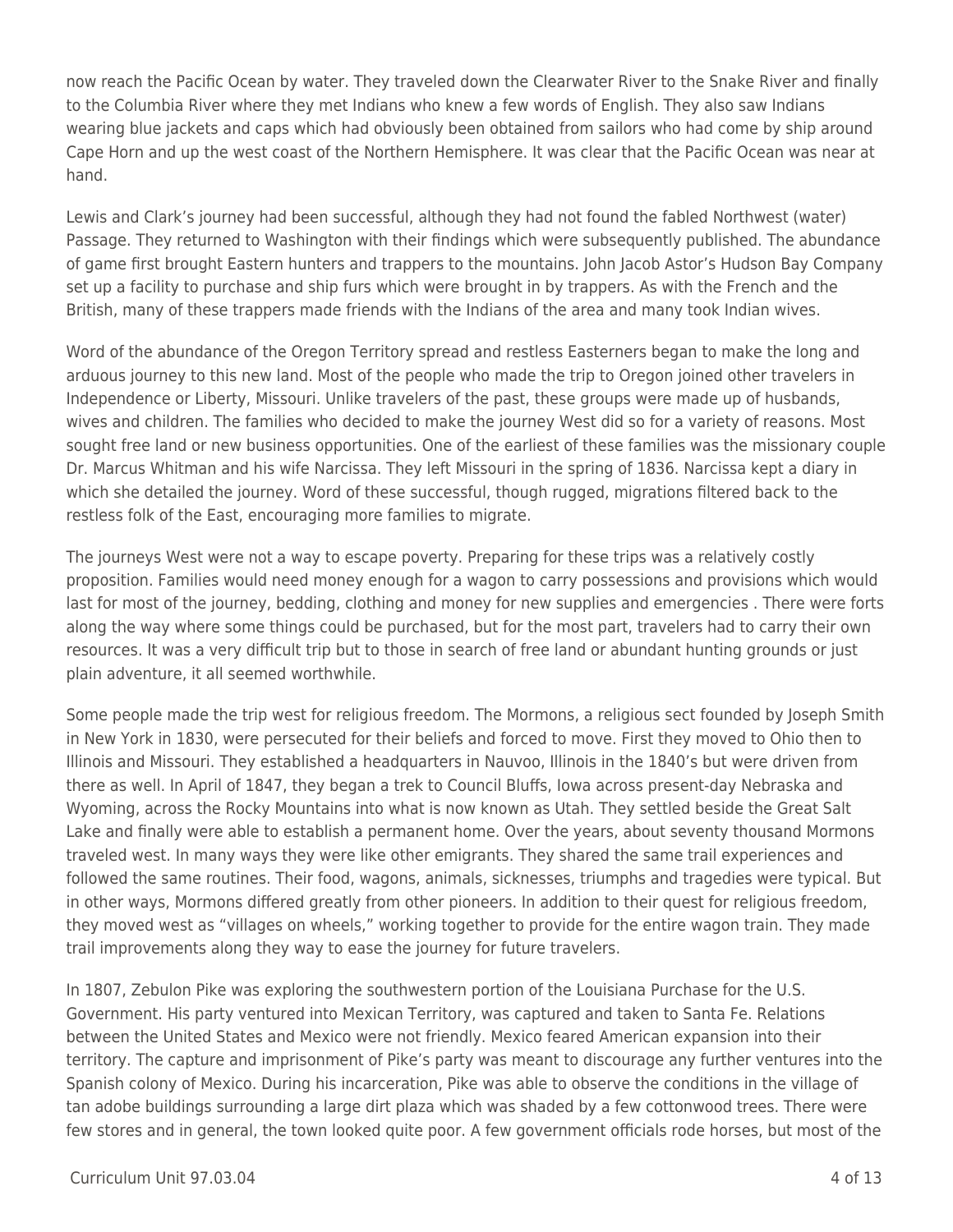residents used burros or donkeys to carry the burdens. A few crude ox-drawn carts carried larger loads. In general, conditions in Santa Fe appeared to be primitive.

The Spanish governor suspected that Pike was a spy so he sent him and his company to Chihuahua, Mexico for further questioning. Along the five hundred mile trek, Pike observed an arduous route over deserts and other inhospitable territory. When he was finally released and allowed to return to Missouri, he shared his observations about the possibilities for trade opportunities. Most supplies to Santa Fe came from Chihuahua, a four month journey away or from the Caribbean port of Vera Cruz which was 1500 miles away. He speculated that supply caravans from Missouri would take less time and the travel conditions would be more favorable than the desert trek from Mexican ports to the south. Several traders attempted to take advantage of the chance for large profit but were met with hostility from Mexicans protecting their territory. It wasn't until Mexico's 1821 independence from Spain that trade from the north became a reality. William Becknell led a supply mission which arrived in Santa Fe in November of that year. He made a very large profit and hurried back to Missouri with the news that trade and settlers were welcome. The trip to Santa Fe was a difficult one, across deserts, over high mountain passes and through hostile Indian territory, but it was extremely lucrative. With their sizable profits, traders were able to purchase Spanish trade goods and gold and silver bullion to sell on their return trip to Missouri.

The first American woman to see New Mexico was Susan Magoffin, who accompanied her trader-husband to the territory in 1846. She kept a diary, which was later published, in which she described her surprise at the lack of formality in the dress of the women she met there. She was also startled by their openness and freedom of movement (such as, hiking a skirt in order to cross a stream.) In her journal she recorded the contrast between American and New Mexican women which were a reflection of the societies from which they came. Married American women had few legal rights, as her property and any wages she might earn belonged to her husband. A New Mexican woman, on the other hand, retained her property, wages and even her maiden name after marriage as was the custom among the original Spanish settlers. Unlike their American counterparts, New Mexican women were not subordinate to men.

Eventually more American women traveled the Santa Fe Trail as cooks, with their husbands who were traders, and as emigrants and settlers. Marion Russell was a child when she first journeyed along this route. Her mother was a cook for some of the soldiers who were part of a U.S.Army supply train headed for Ft. Union, New Mexico. The family eventually settled in Albuquerque where they took in boarders. Marion made several other trips over this trail which she later recorded in published memoirs. Other women came to New Mexico as army wives and wound up settling there. The U.S.Army presence in the territory was good for the economy and people scrambled for the opportunity to provide meals and lodging for the soldiers, as well as their horses. While it was men who were awarded the contracts to provide these services, women soon took over these jobs when their husbands died or abandoned them. Eventually, some women became ranchers or farmers, either with their husbands with their husbands or on their own. They brought with them the influences of Eastern living, but adopted many of the Spanish traditions which gave them more freedom and privileges.

African Americans participated in the shaping of the West from the time of European expansion. They came with Spanish as slaves in the early seventeenth century and remained with their owners in the settlements along the Rio Grande. There they intermingled with Indians and the Spanish, mixing blood lines in a variety of forms. Other Blacks made their way West from the South and the East. One was a man who accompanied the Lewis and Clark Expedition to the Oregon Territory. His name was York and he was given his freedom when that expedition was over. He stayed in the Northwest among the Indians who had become his friends. It is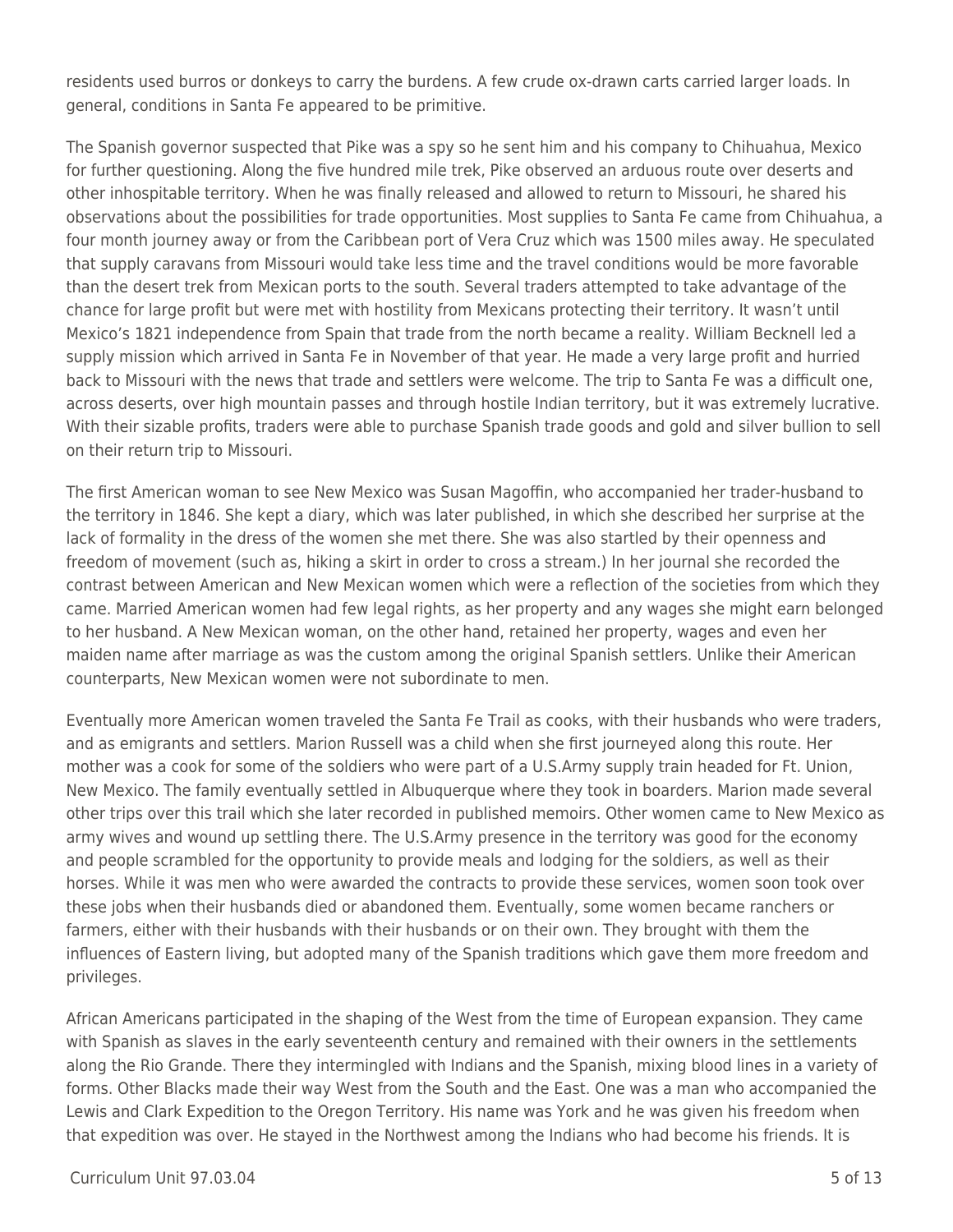possible that he became a trapper. Some Black men found jobs in the West as hunters, trappers, guides, scouts and interpreters. Among the most famous was Jim Beckwourth who was born in Virginia, but spent his adult life in the Rocky Mountains doing a variety of jobs and living with some of the Indians who inhabited the area.

When the Civil War ended and slavery was abolished, many former slaves made their way West where land was cheap and attitudes toward African Americans were more accepting and open. Some families who had tried to eke out a living as sharecroppers in the South found life more rewarding when they didn't have to give a portion of their earnings to someone else. On the Plains of Kansas and Nebraska homesteaders were able to build houses out of sod, a compact system of roots and dirt which could be cut into bricks for building. Although life on the Plains was rigorous and lonely, those who stayed and stuck it out eventually prospered and were able to build a good life for themselves and their families. Some settlements, such as Nicodemus and Dunlap in Kansas were planned specifically for Black settlers. Though they had little with which to begin, by working together and sharing resources, the Exodusters (as they were called) were able to build farms and communities which flourished.

Some young Black men found opportunities in the West as ranch hands. As slaves, many had worked with cattle and horses, so their skills were valuable to the growing cattle business. One of the most famous of the Black Cowboys was Nat Love who had run off to Dodge City, Kansas when he was fifteen years old. His skills on horseback and with a lariat were legendary throughout the Great Plains, but with the advent of the railroad, Nat began a career as a Pullman porter, a more stable and secure occupation.

Also after the Civil War, men who had served in the armies were able to remain in reorganized units which were sent into the West to fight the fiercest of the Indian tribes, the Cheyenne, Comanche, Kiowa, Apache, Ute and Sioux. "It was the Indians who gave the Black troops the name Buffalo Soldiers because their hair resembled the shaggy coats of the buffalo. The buffalo was sacred to the Indians, and the men of the Ninth and Tenth Cavalry and the Twenty-fourth and Twenty-fifth Infantry accepted the name as a badge of honor, and the buffalo became a prominent part of their regimental crest." (1) After their service, many settled in this new territory to which they had become accustomed.

There were several African American women who left their mark in the West. There was "Stagecoach" Mary Fields who was born a slave but went to Montana where she began hauling freight and eventually drove a stagecoach as well as any man. Mary Ellen Pleasant was born into slavery in Georgia and went to California with her husband, a free Black man. In San Francisco, she and others filed a civil suit against a street car company which had refused to let them use the service because of their color. Long before Rosa Parks and the Montgomery Bus Boycott, Mary Ellen Pleasant won the right for people of color to ride on public transportation.

In 1862, the United States Congress passed the Homestead Act which allowed any U.S. citizen or immigrant to purchase 160 acres of land for \$18, if they would agree to farm the land for five years. For people who were poor, this seemed like dream come true. But life and farming were lonely and harsh on the Great Plains and nearly impossible in the high desert which lay to the west of the Plains. In addition, the land had been Indian hunting grounds for centuries. The concept of land ownership was foreign to the people who had inhabited the area prior to this era of Westward Expansion. Many struggles resulted from the differences in understanding. The U.S. government supported the rights of the new settlers to own this land and fought long and hard to drive the Indians from their traditional lands. While the white settlers were establishing homes and communities in the West, the lives of the Indians were disrupted and often destroyed. For them, it was the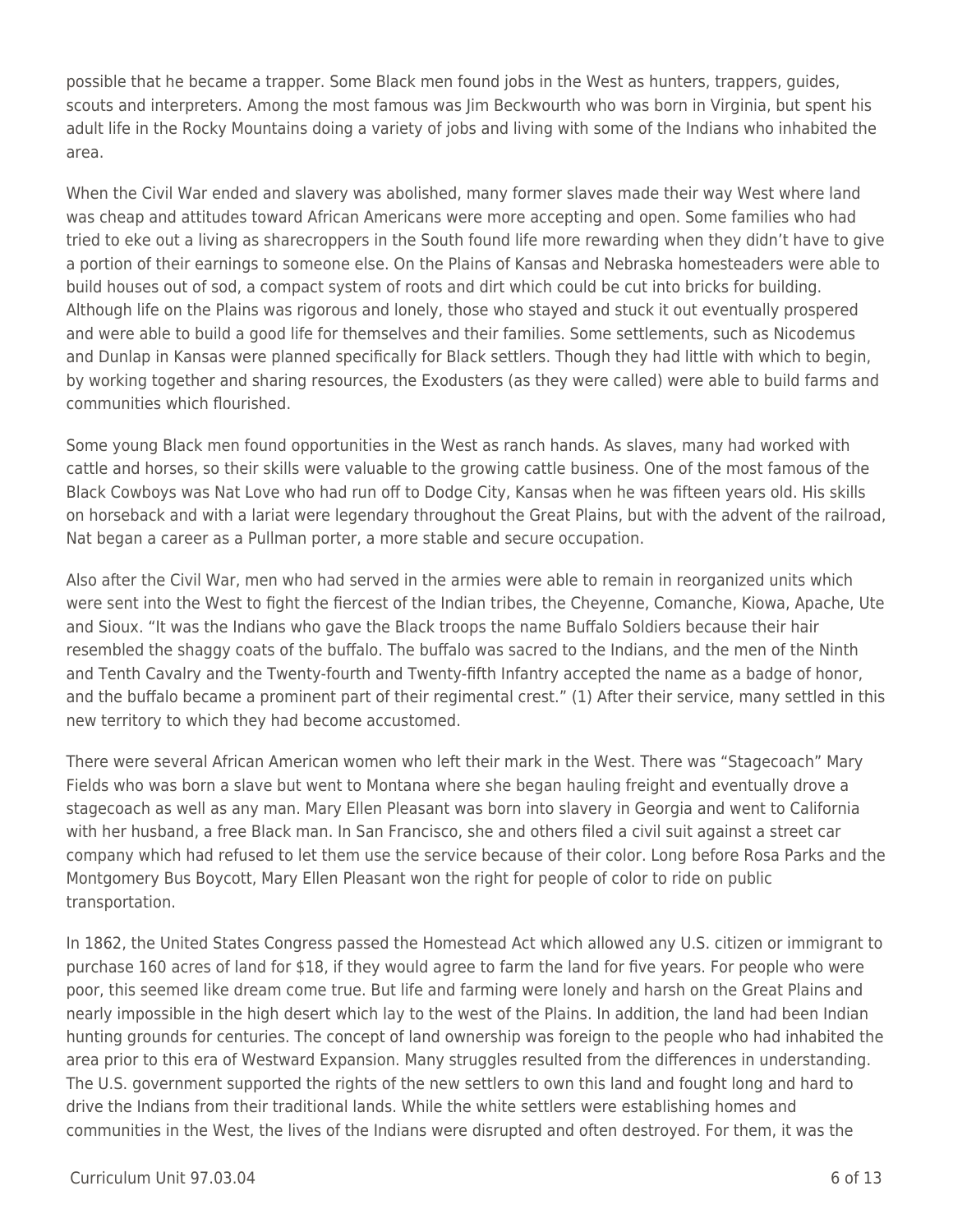most cruel period in the history of this country.

The homesteaders who moved into the Plains came from all over Europe as well as from the eastern United States. People from Russia settled towns in Kansas. Scandinavians moved into the Dakotas, Minnesota and Wisconsin. Some Irish settled in Montana. They often came in groups to provide support to one another. They came as families and these families shared the work and the struggle. Women stayed close to the homestead tending to children, livestock and kitchen gardens. Because of the distances between farms and the lack of transportation, they were often isolated from other women. Many kept diaries in which they described their hardships and triumphs. Others wrote letters to their families detailing their daily lives. Men did not suffer from loneliness as acutely because they had more mobility. They would travel to distant towns to sell their crops and purchase supplies. This afforded them the opportunity to socialize with other farmers while they conducted their business.

Plains women had difficult lives, trying to maintain clean, warm homes. They battled fierce winter storms, howling winds and springtime floods. They had to make most things from scratch, such as soap, brooms, candles and clothing. They raised sheep for wool and food, as well as pigs, chickens and turkeys. They planted vegetable gardens to provide for their families and then preserved what they could for the winter. Their work was endless and some women were not up to the challenge, but the majority were. They demonstrated an ability to survive and left a legacy of which is often unmatched today.

The period of Westward expansion was a very rich one in our nation's history. It was diverse in its people, its land and its struggles. After a review of the introductory material, teachers will be able to go in many directions. It is my intention to focus on three main areas: the routes which brought many of the settlers to the West; the women who made a name for themselves, as well as those unknowns who helped to build families, settlements and towns which molded the West that exists today; and the Indians who lived throughout the West and the lives that they lived. We will explore these areas to develop an understanding of the roles that women have played in the formation of this country. It is also my intention that there will emerge a greater appreciation for the lives and roles of our women ancestors as well as the women who shape our lives today.

## **LESSON ONE**

#### **THE TRAILS WEST**

In this lesson, we will explore the various trails that settlers took West from Missouri. We will examine the reasons that people took these trails as well as the kind of people who made the journeys. We will examine the Oregon, the Mormon, the Santa Fe and the California Trails. We will begin this lesson by reading about the various trails to find the answers to initial questions (above). We will also look at the kinds of provisions that were necessary in order to make the journey.

The students will be divided into four groups. Using a United States map, each group will trace one of the trails and learn about the geography of the states through which that trail goes to get an idea of the challenges that were faced. The findings will be shared with the whole class so that they can compare and contrast the trails. The class can then compare these journeys with one that might be made today using interstate and other paved roads, snow tires, air conditioning and other conveniences of modern day travel.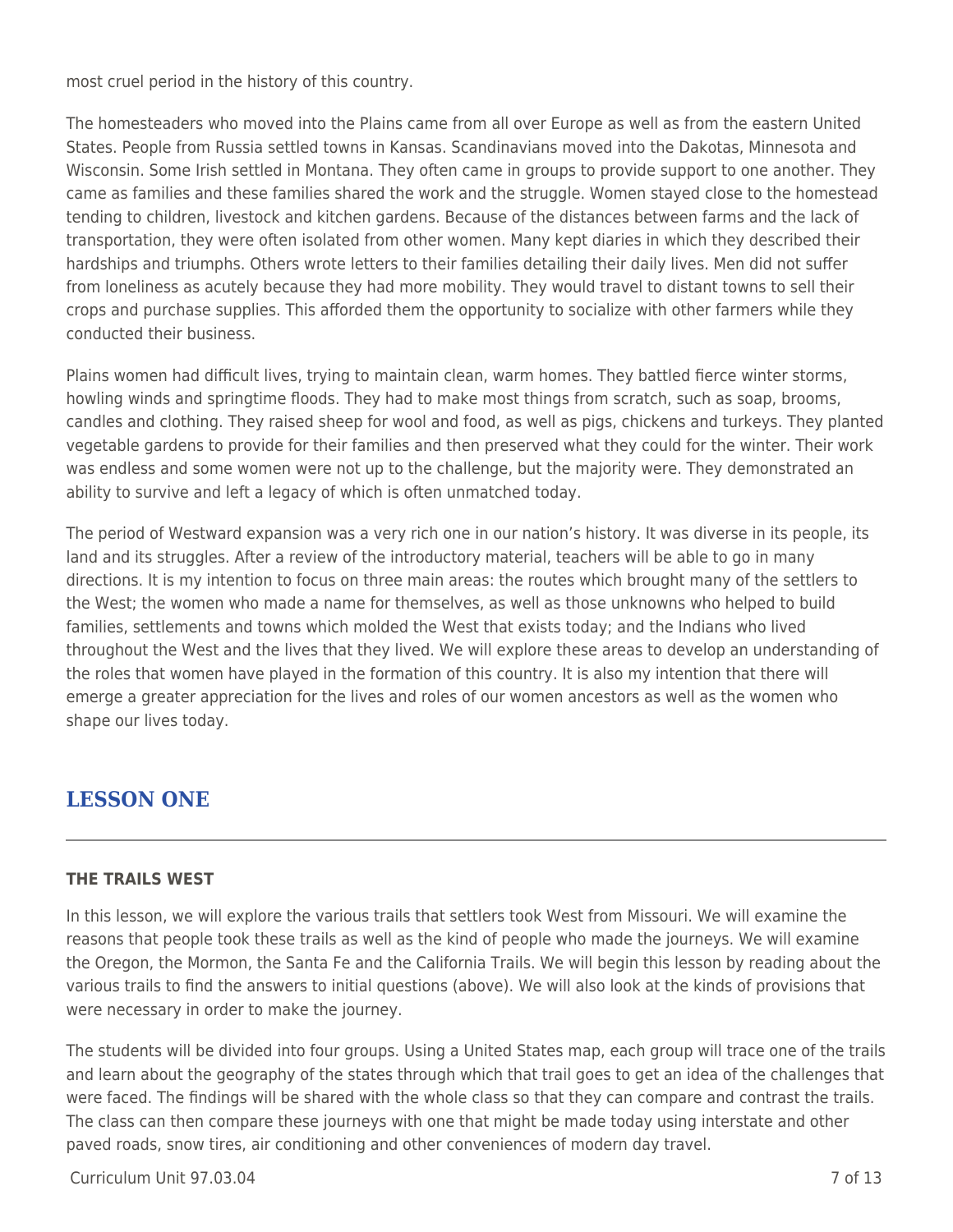A. The students will learn to identify and locate the following states and rivers and understand their significance.

- \*Iowa \*Platte River
- \*Missouri \*Columbia River
- \*Kansas \*Rio Grande
- \*Nebraska \*Independence Rock
- \*Wyoming \*Chimney Rock
- \*Colorado \*Great Salt Lake
- \*Utah \*Rocky Mountains
- \*Idaho \*Sierra Nevada Mountains
- \*Oregon \*Missouri River
- \*Washington \*Clearwater River
- \*Nevada \*Snake River
- \*Illinois \*Colorado River

B. The students will pay particular attention to the roles and responsibilities assumed by men, women and children. They will, through small and whole group discussions be able to identify specific tasks. We will compare these to modern tasks as well as those of people who lived in the East during the nineteenth century.

C. Students can build models of the kinds of transportation used or can create a relief map of the territory covered.

## **LESSON TWO**

#### **WOMEN OF THE WEST**

In this part of the unit we will read about a variety of women who left their mark on the West. We will read about specific women as much as possible and about groups when the names of individuals are not known. We will examine their lives in terms of how they might have changed as a result of the Westward (or in some cases, northward) expansion.

A. Some of the women we will be studying are: "Stagecoach" Mary Fields Mary Ellen Pleasant Narcissa Whitman \_\_\_\_ Sacajawea Henrietta Chamberlain King \_\_\_\_ Zuni Pueblo women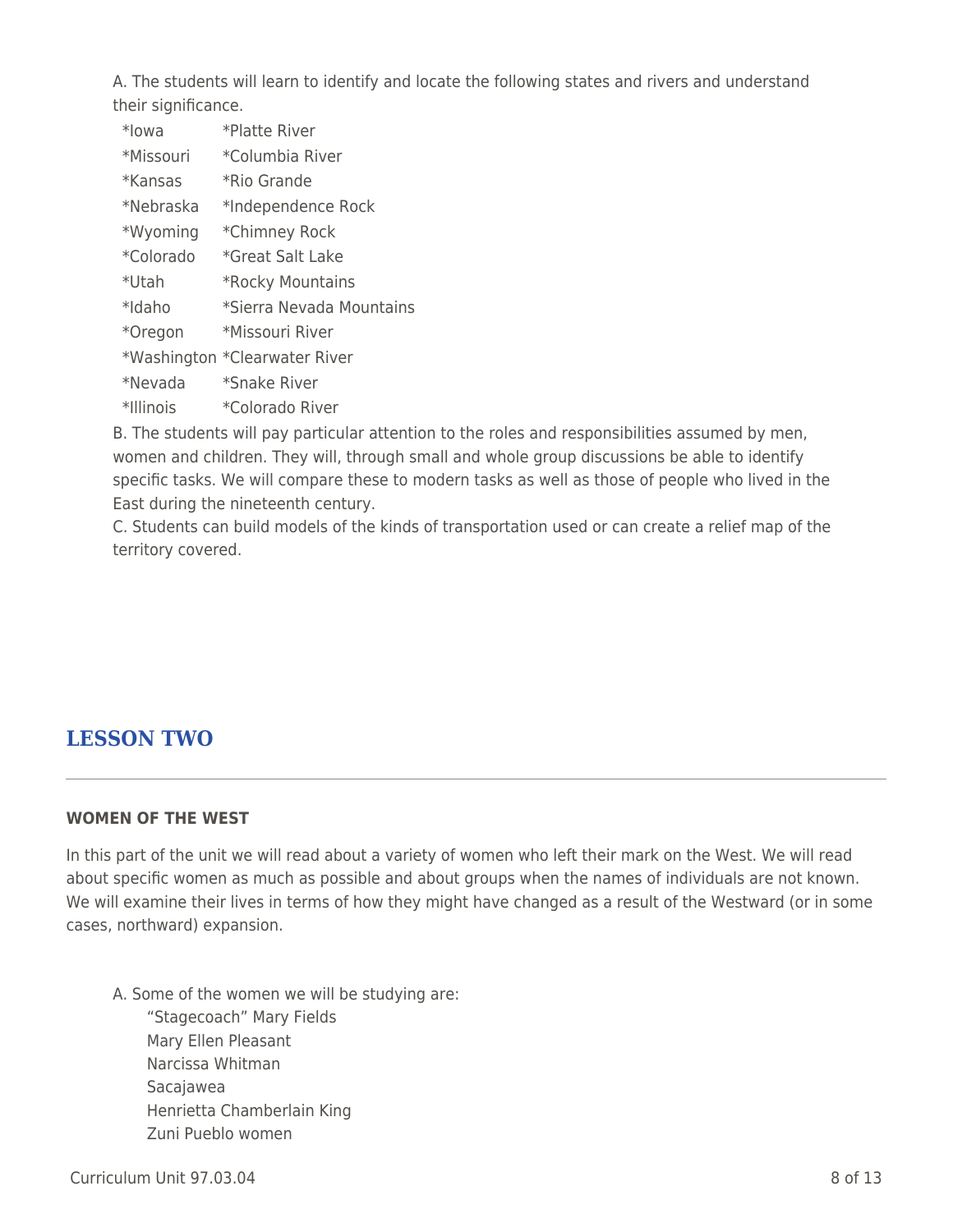Spanish women in Santa Fe Plains Indian women Marion Sloan Russell Susan Shelby Magoffin Esther Morris Slack \_\_\_\_ Amanda Burks Louisa Wade Wetherill Homesteader from Kansas, Nebraska or Oklahoma

B. Students will work in groups of no more than three people to discover the specifics of these women's lives. Included in their research will be an exploration of the following:

What did they eat and where did they get their food? What kind of clothing did they wear (for warmth, to keep cool)? Where or how did they get the materials to make their clothing? In what kind of homes did they live (adobe, sod, log, tipis, etc.)? How children were educated (if they were)? What did women in particular do for recreation?

C. Students will use the materials found in their research to write a description of the lives of these women or to create a replica of the home they have studied and its environment.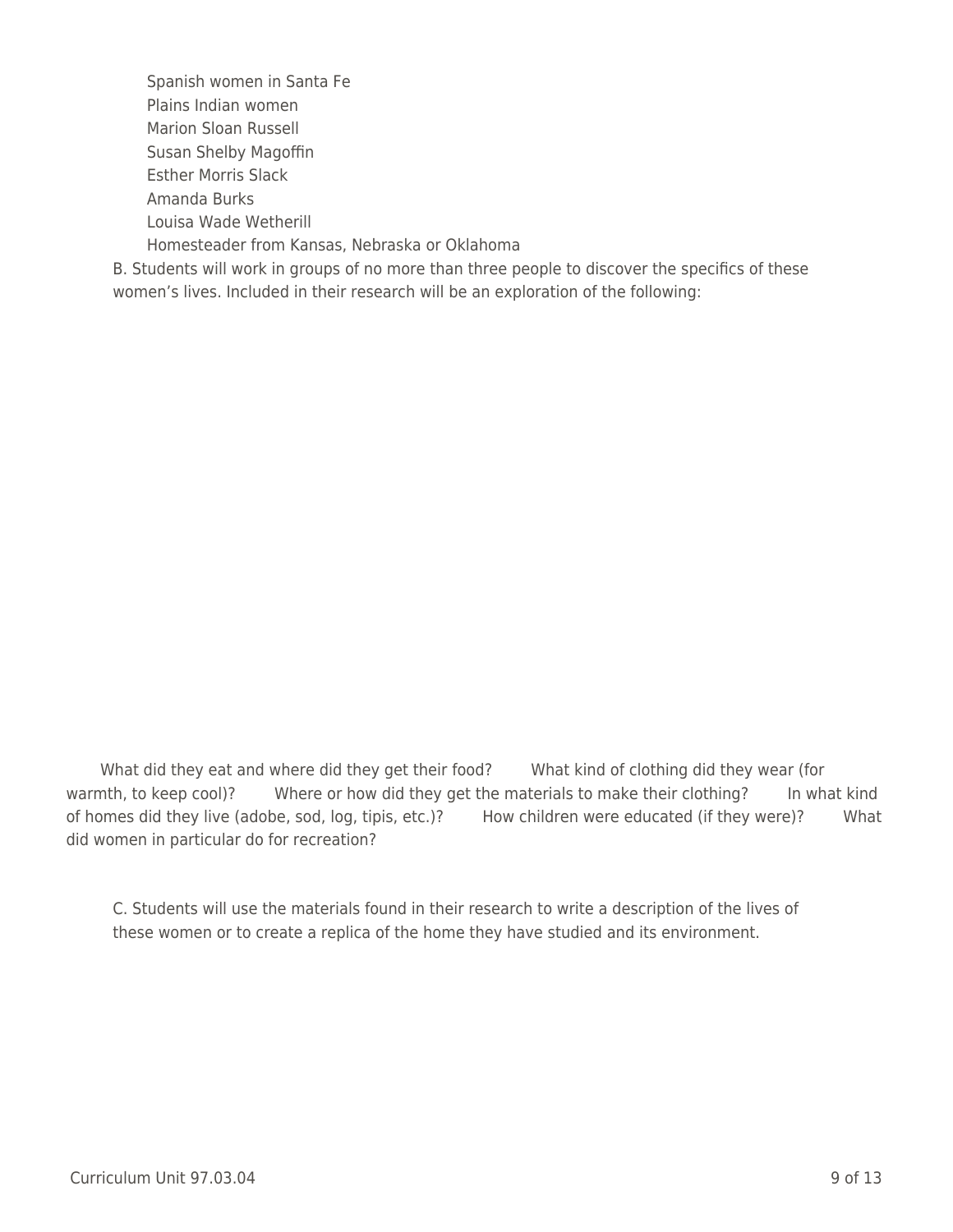#### **INDIAN WOMEN OF THE WEST**

There is little written information about the lives of Indians and especially Indian women during the period of westward expansion because Indians did not have a written language. Most of the information that is available has been gathered by anthropologists or gleaned from the diaries and journals of those who encountered Indians in their travels. Some Indians were friendly and helpful, others were less so. Some lived in established villages, others were nomadic.

The purpose of this lesson is to help the students "discover" that the West was inhabited by many different groups of Indians who lived in various parts of the West. The will examine the various regions of this area and identify them. Specifically we will be identifying the tribes from:

the Northwest (the Cayuse, the Nez Perce, the Haida, the Kwakuitl, the Blackfoot, the Shoshone.) the Great Plains (the Pawnee, the Cheyenne, the Kiowa, the Arapahoe, the Comanche, the Mandan, the Wichita.) California (the Poma, the Wintun, the Salinin, the Costanoan.) the Southwest ( the Navajo, the Hopi, the Apache, the Rio Grande Pueblo tribes, the Zuni.)

We will use a series of books published by Children's Press which focus on the specific tribes. While these books deal with modern life in the various tribes, they also provide some background on the history of the tribes. We will examine whether they lived in established villages or were nomads. Specifically, we will try to discover the roles, rights and responsibilities of women and how they compare with those of the other women who moved into the West.

We will also read the story of a child who was kidnapped by Indians. The book will be either Indian Captive: the story of Mary Jemison by Lois Lenski or Indian Annie: Kiowa captive by Alice Marriott (most likely the latter since the events occurred in the West.) We will discuss the book to discover how women are depicted and what their roles were. The students will be asked to write a critique of the book discussing the parts they liked, as well as those that they did not like. Students will be asked to share and defend their points of view.

## **Teacher's Bibliography**

Blackard, David M. Patchwork & Palmettos: Seminole-Miccosukee folk art since 1820. For t Lauderdale, FL.: Fort Lauderdale Historical Society, 1990.

Cross, Mary Bywater. Treasures in the trunk: quilts of the Oregon Trail . Nashville, TN: Rutledge Hill Press, 1993.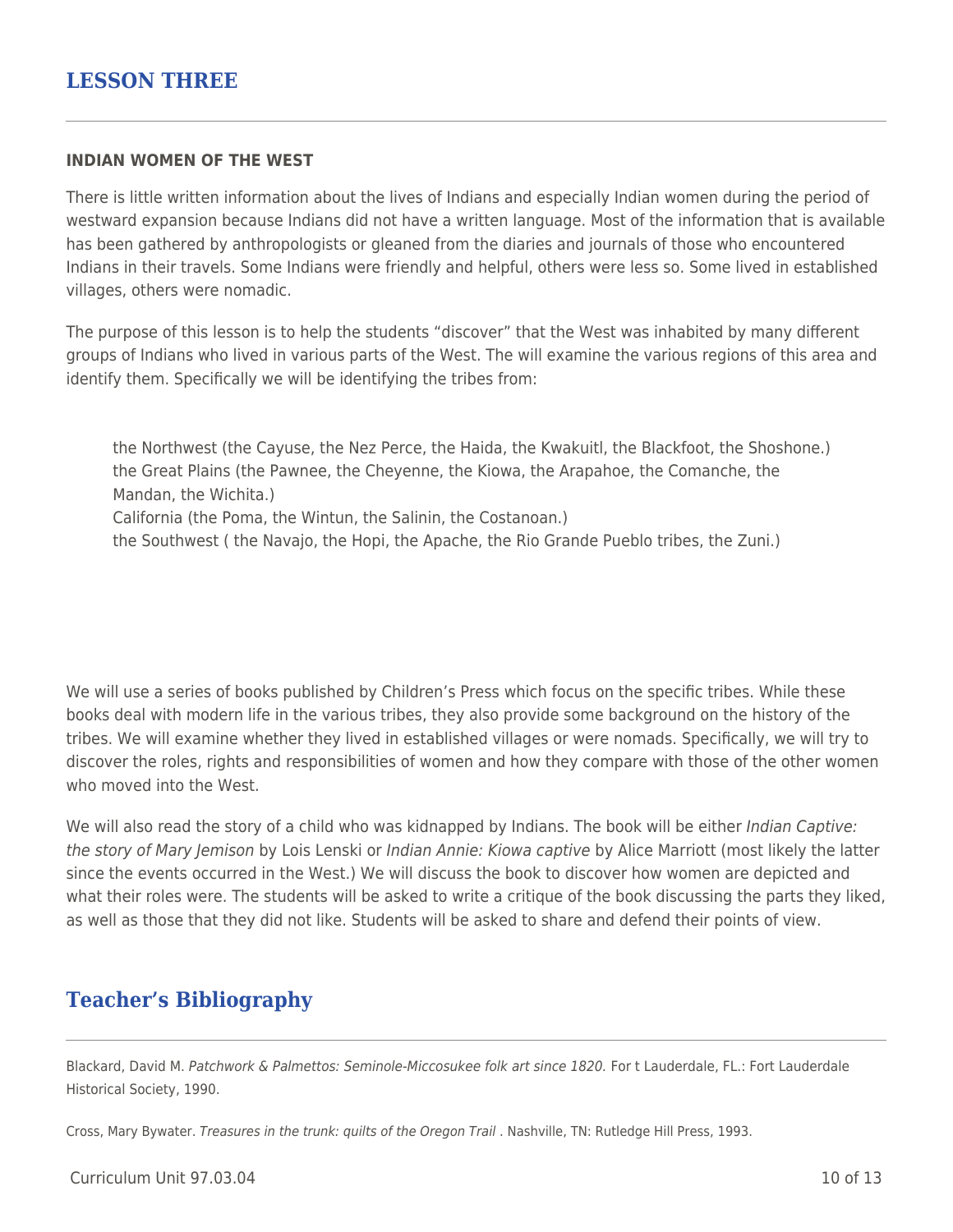Drumm, Stella M., ed. Down the Santa Fe Trail and into New Mexico . Lincoln, NB: University of Nebraska Press, 1982.

Harvey, Karen D. How to teach about American Indians: a guide for the School Library Media Specialist . Westport, CT: Greenwood Press, 1995.

Hatch, Lynda. Pathways of America: the Oregon Trail . Carthage, IL: Good Apple, 1994.

Jeffrey, Julie Roy. Frontier Women: the trans-Mississippi West, 1840-1880 . New York: Hill and Wang, 1979.

Jensen, Joan M. & Darlis Miller. New Mexico women: intercultural perspectives . Albuquerque: University of New Mexico Press, 1986.

Katz, William Loren. Black Indians: a hidden heritage . New York: Athenaeum, 1986.

Kuipers, Barbara J. American Indian reference books for children and young adults . Englewood, CO: Libraries Unlimited, 1991.

Peavy, Linda and Ursula Smith. Pioneer Women: the lives of women on the frontier . New York: Smithmark, 1996.

Riley, Glenda. Building and breaking families in the American West . Albuquerque: University of New Mexico Press, 1996.

Women and Indians on the frontier: 1825-1915 . Albuquerque: University of New Mexico Press,1984.

Russell, Marion Sloan. Land of enchantment: memoirs of Marion Russell along the Santa Fe Trail . . . Evanston, IL: Branding Iron Press, 1954.

Schlissel, Lillian. Women's diaries of the Westward Journey . New York: Schocken Books, 1982.

Stott, Jan C. Native Americans in Children's Literature. Phoenix: Oryx Press, 1995.

Stratton, Joanna L. Pioneer Women: voices from the Kansas frontier . New York: Simon and Schuster, 1981.

Western women: their land, their lives . Albuquerque: University of New Mexico Press. 1988.

The women's west . edited by Susan Armitage and Elizabeth Jameson. Norman, OK: University of Oklahoma Press.1987.

### **Student Bibliography**

Ashabranner, Brent. A strange and distant shore: Indians of the Great Plains in exile . New York: Cobblehill Books,1996.

Berry, Erick. When wagon trains rolled to Santa Fe. Champaign, IL: Garrard Publishing, 1966.

Brenner, Barbara. Wagon wheels . New York: Harper & Row, 1978.

Coerr, Eleanor. The Josefina story quilt . New York: Harper Collins, 1986.

Collins, James L. The mountain men . Danbury, CT: Franklin Watts, 1996.

———. Settling the American West . New York: Franklin Watts, 1993.

Fox, Mary Virginia. The story of the women who shaped the West . Chicago: Children's Press, 1991.

 $C$ urriculum Unit 97.03.04 11 of 13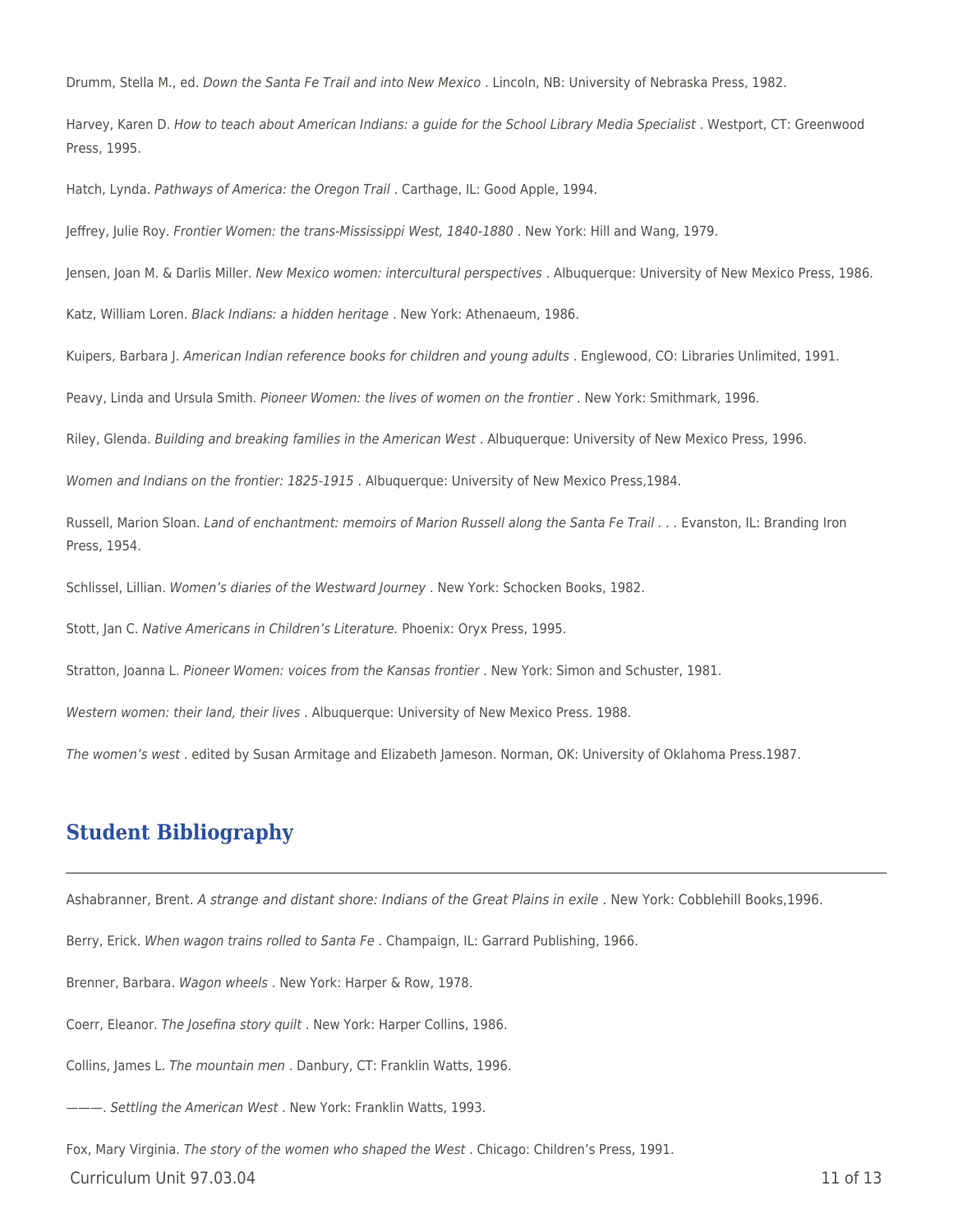Duncan, Dayton. The West: an illustrated history for children . Boston: Little, Brown, 1996. Erdoes, Richard. Native Americans: the Pueblos . New York: Sterling Publishing Co., 1983. Fisher, Leonard Everett. The Oregon Trail . New York: Holiday House, 1990. Fox. Mary Virginia. The story of women who shaped the West . Chicago: Children's Press, 1991. Freedman, Russell. Children of the Wild West . New York: Clarion Books, 1983. Gintzler, A.S. Rough and ready homesteaders . Santa Fe, NM: John Muir Publications, 1994. Greenwood, Barbara. A pioneer sampler: the daily life of a pioneer family in 1840 . New York: Ticknor & Fields, 1995. Gregory, Kristiana. Across the wide and lonesome prairie: the Oregon Trial diary of Hattie Campbell . New York: Scholastic, 1997. Harvey, Brett. Cassie's Journey:going West in the 1860's . Holiday, 1988. Jassem, Kate. Sacajawea: wilderness guide . Troll, 1979. Katz, William Loren. Black women of the old West . New York: Atheneum, 1996. Knight, Amelia Stewart. The Way West: journal of a pioneer woman . New York: Simon & Schuster, 1993. Lenski, Lois. Indian Captive: the story of Mary Jemison . Philadelphia: J.B.Lippincott, 1941. Love, D. Anne. Bess's Log Cabin Quilt . New York: Holiday House, 1995. Macdonald, Fiona. First facts about the American frontier . New York: Peter Bedrick Books, 1996. Marriott, Alice. Indian Annie: Kiowa captive . New York: David McKay Co., 1965. Miller, Helen Markley. Westering women . Garden City, NY: Doubleday & Co., 1961. Morley, Jacqueline. How would you survive in the American West . New York: Franklin Watts, 1995. Naranjo-Morse, Nora. A first clay gathering . Cleveland, OH: Modern Curriculum Press, 1994. Press, Petra. A multicultural portrait of the move West . New York: Marshall Cavendish, 1994. Ritchie, David. Frontier life . New York: Chelsea House, 1996. Roessel, Monty. Songs from the loom: a Navajo girl learns to weave . Minneapolis: Lerner Publications Co.,1995. Russell, Marion. Along the Santa Fe Trail: Marion Russell's own story . Albert Whitman. 1993. Schlissel, Lillian. Black frontiers: a history of African American heroes in the old West . New York: Simon & Schuster, 1995. San Souci, Robert D. Cut from the same cloth: American Women of myth, legend and tall tale . New York: Philomel Books, 1993. Shaw, Janet. Meet Kirsten: an American Girl . Middleton, WI: Pleasant Company, 1986.